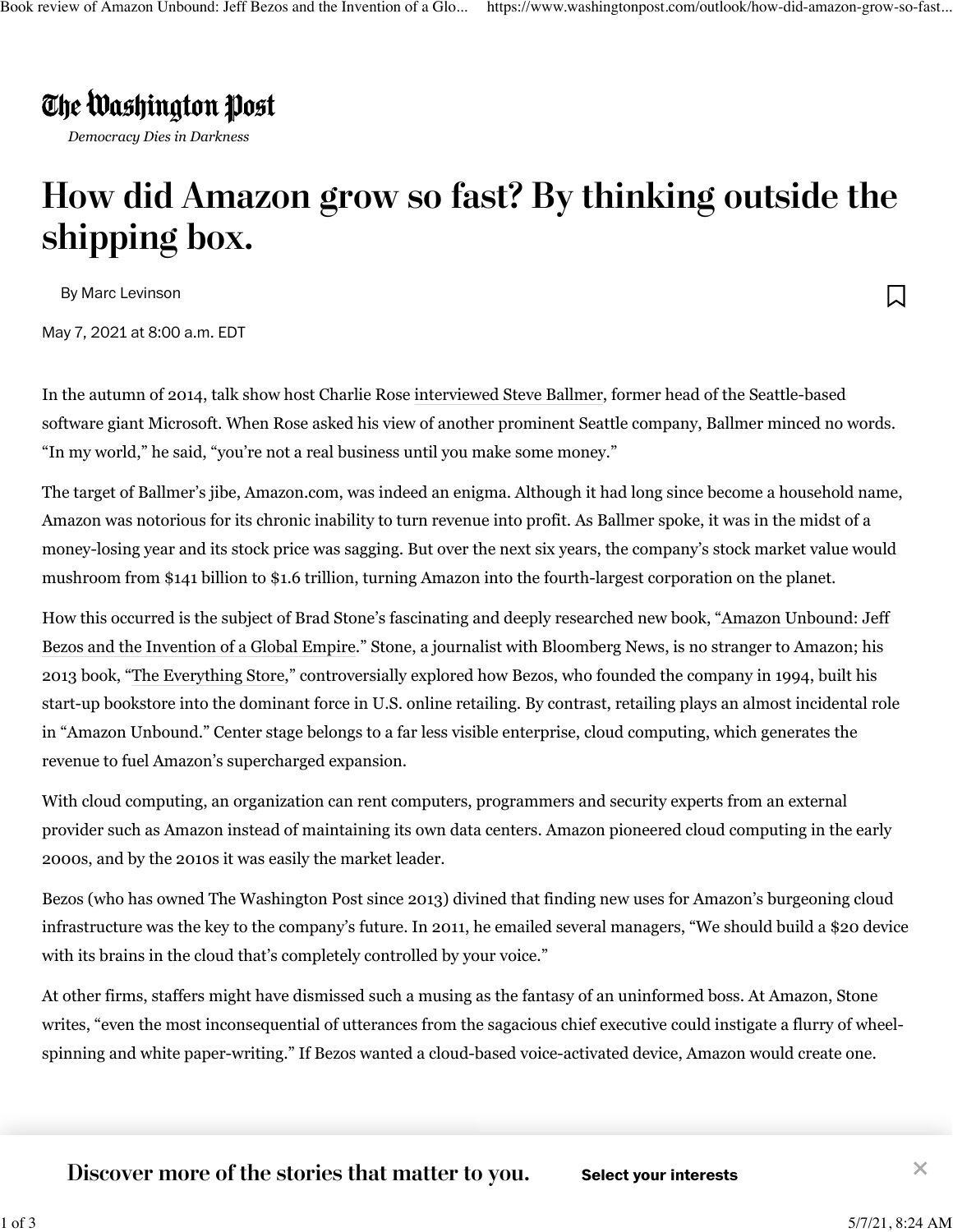Book review of Amazon Unbound: Jeff Bezos and the Invention of a Glo... https://www.washingtonpost.com/outlook/how-did-amazon-grow-so-fast...

Amazon pursued Bezos's idea with extraordinary secrecy. It acquired three tiny companies that specialized in making human voices understandable to computers, allowing outsiders to believe it was designing mobile phones. It asked managers to test experimental devices at home, revealing voice-recognition capabilities so poor that Bezos himself was overheard directing the synthetic voice of its computers, known as Alexa, to "shoot yourself in the head." Eventually, Amazon engaged thousands of temporary workers, put them in rooms equipped with hidden microphones, and instructed them to talk to train Alexa's artificial intelligence to respond correctly to spoken commands. "The company behind this should be embarrassed!" one tester opined.

When Echo, a small speaker/microphone meant to connect users with Alexa, finally went on sale in November 2014, Amazon was so unsure of its prospects that it ordered only 80,000 units. But Bezos was prescient. As new products appeared that customers could engage by summoning Alexa, from Ring doorbells (acquired in 2018) to food deliveries from Whole Foods Market (acquired in 2017), unit sales of Echo topped 100 million by 2019.

On the afternoon of April 23, 2015, five months after introducing Alexa, Amazon delivered another surprise, revealing for the first time the financial results of its cloud computing division. The markets were stunned. By the close of the stock market the next day, Amazon's shares were trading 41 percent higher than when Ballmer dissed the company six months earlier.

In the years that followed, "Bezos invested Amazon's winnings like a crazed gambler at the craps table in Las Vegas," Stone writes. Some of his bets seem to have been hugely successful: Next-day delivery, which required the total restructuring of the company's distribution system, proved a gold mine once orders soared amid the coronavirus pandemic, and revenue from transporting, financing, storing and selling the goods of third-party merchants outpaced Amazon's traditional retail sales.

Other bets may not have paid off, although financial details are known only to insiders. Amazon Prime Video has swallowed billions of dollars of investment to stream programs to customers' homes; Amazon's ventures in China and India have been costly failures; and Amazon Go, an automated retail store, seems to be a diversion. Then again, when your company's net income has increased by a factor of 36 over the past five years, you can afford a few mistakes.

Stone is at his best describing Bezos's demanding style of management. He takes us inside a 2018 meeting at which Bezos suggested that Amazon's North America retail operation was far less profitable than its leaders claimed. Posing question after question, he showed that rising advertising revenue, which the retail unit counted as its own, was covering up the waning profitability of merchandise sales. The unit's growth plans went out the window; instead, its managers were told to focus on restoring profit margins.

If Amazon is a challenging environment for a manager, in Stone's telling, rank-and-file employees may have it worse. Female workers at Amazon Studios were ignored for two years before Bezos belatedly acted on allegations that the unit's boss had created a sexually toxic environment, and only after the Hollywood Reporter broke the story. As for line workers, Bezos is so disdainful that he wanted warehouse employees to quit within three years; to drive home the message, Amazon cut off routine pay raises for those with more than three years on the job. Against this background, recent claims that Amazon's demands sometimes force contracted drivers to urinate in bottles rather than taking bathroom breaks seem all too credible.

Discover more of the stories that matter to you. Select your interests